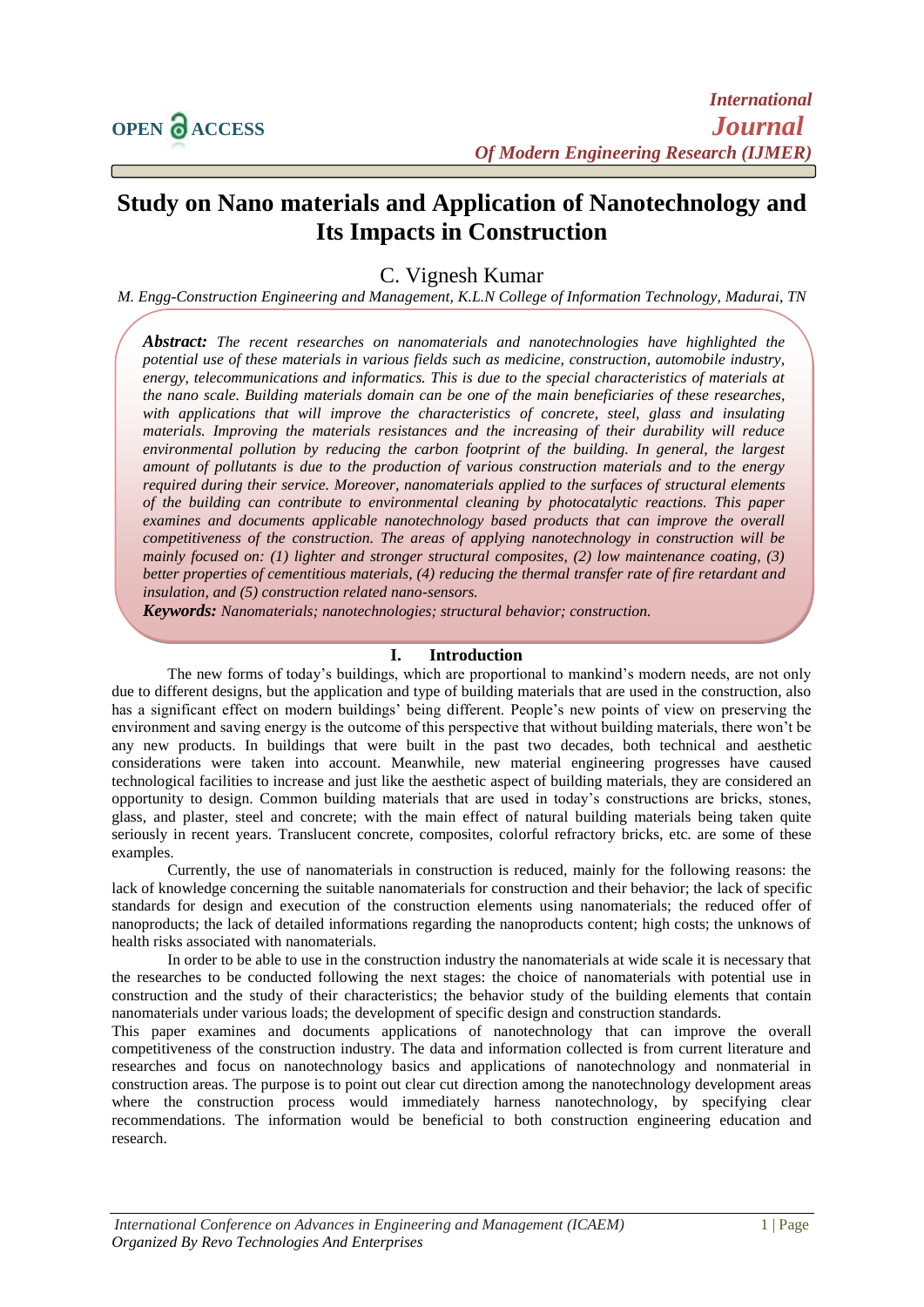# **II. Nano-Materials For Construction**

## *2.1 Carbon-Nanotubes*

Carbon nanotubes are a form of carbon having a cylindrical shape, the name coming from their nanometre diameter. They can be several millimetres in length and can have one "layer" or wall (single walled nanotube) or more than one wall (multi walled nanotube). Nanotubes are members of the fullerene structural family and exhibit extraordinary strength and unique electrical properties, being efficient thermal conductors. For example, they have five times the Young's modulus and eight times (theoretically 100 times) the strength of steel, whilst being 1/6th the density.

Expected benefits of carbon nanotubes are: mechanical durability and crack prevention in concrete enhanced mechanical and thermal properties in ceramics and real-time structural health monitoring capacity.

## *2.2 Titanium Dioxide Nanoparticles (TiO2)*

The titanium dioxide nanoparticles are added to concrete to improve its properties. This white pigment is used as an excellent reflective coating or added to paints, cements and windows for its sterilizing properties. The titanium dioxid breaks down organic pollutants, volatile organic compounds and bacterial membranes through powerful photocatalytic reactions, reducing air pollutants when it's applied to outdoor surfaces. Being hydrophilic gives self cleaning properties to surfaces to which it is applied, because the rain water is attracted to the surface and forms sheets which collect the pollutants and dirt particles previously broken down and washes them off. The resulting concrete surface has a white colour that retains its whiteness very effectively.

## *2.3 Silicon Dioxide Nanoparticles (SiO2)*

Nano-SiO<sub>2</sub> could significantly increase the compressive strength of concretes containing large fly ash volume at early age, by filling the pores between large fly ash and cement particles. Nano-silica decreases the setting time of mortar when compared with silica fume (microsilica) and reduces bleeding water and segregation by the improvement of the cohesiveness.

## *2.4 Zinc Oxide Nanoparticles (ZnO)*

Zinc oxide is a unique material that exhibits semiconducting and piezoelectric dual properties. It is added into various materials and products, including plastics, ceramics, glass, cement, rubber, paints, adhesive, sealants, pigments, fire retardants. Used for concrete manufacturing, ZnO improves the processing time and the resistance of concrete against water.

# *2.5 Silver Nanoparticles (Ag)*

The nanosilver will affect, in contact with bacteria, viruses and fungi, the cellular metabolism and inhibit cells growth. The nanosilver inhibits multiplication and growth of bacteria and fungi, which causes infection, odour, itchiness and sores. The core technology of nanosilver is the ability to produce particles as small as possible and to distribute these particles very uniformly. When the nanoparticles are coated on the surface of any material, the surface area is increasing several million times than the normal silver foil.

#### 2.6 Aluminum Oxide Nanoparticles  $(A_1, O_3)$

Alumina  $(A_1, O_3)$  component reacts with calcium hydroxide produced from the hydration of calcium silicates. The rate of the pozzolanic reaction is proportional to the amount of surface area available for reaction. The addition of nano-Al<sub>2</sub>O<sub>3</sub> of high purity improves the characteristics of concretes, in terms of higher split tensile and flexural strength. The cement could be advantageously replaced in the concrete mixture with nano- $A<sub>1</sub>Q<sub>3</sub>$  particles up to maximum limit of 2.0% with average particle sizes of 15 nm, the optimal level of nano- $Al_2O_3$  particles content being achieved with 1.0% replacement.

# *2.7 Zirconium Oxide Nanoparticles (ZrO2)*

Zirconium oxide (or Zirconia) nanopowder or nanoparticles are white high surface area particles with typical dimensions of 5…100 nanometers and specific surface area in the 25…50 m2/g range. Nano zirconium shows good aesthetics (translucency), superior physical resistance (hardness, flexibility, and durability), and chemical resistance (practically inert) and is a very good insulator.

# *2.8 Wolfram (Tungsten) Oxide Nanoparticles (WO3)*

In recent years, tungsten trioxide has been employed in the production of electro-chromic windows, or smart windows. These windows are electrically switchable glass that change light transmission properties with an applied voltage. This allows the user to tint their windows, changing the amount of heat or light passing through.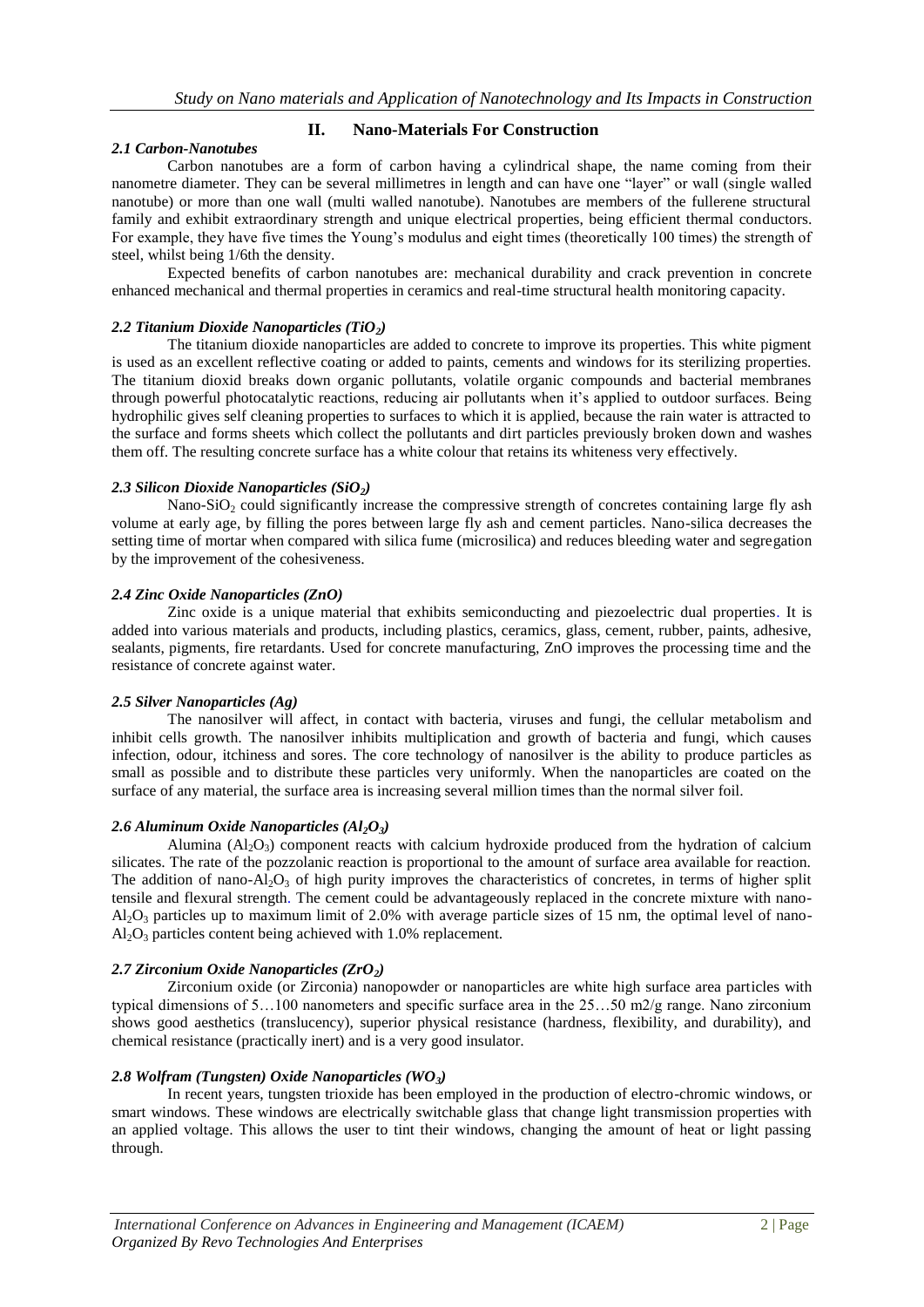# **III. Application of Nanotechnology in Construction**

Nanotechnology can be used for design and construction processes in many areas since nanotechnology generated products have many unique characteristics. These characteristics can, again, significantly fix current construction problems, and may change the requirement and organization of construction process. These include products that are for:

- Lighter and stronger structural composites
- Low maintenance coating
- Improving pipe joining materials and techniques.
- Better properties of cementitious materials
- Reducing the thermal transfer rate of fire retardant and insulation
- Increasing the sound absorption of acoustic absorber
- Increasing the reflectivity of glass

The abbreviated list is not an exhaustive list of applications of nanotechnology in construction. Some of these applications are examined in detail below.

#### *3.1 Nanotechnology for concrete*

"Concrete is one of the most common and frequently used building materials. Annually, about a ton of concrete is produced for every individual in the world. Consumption of energy and the carbon dioxide which is produced during the production processes of cement, concrete and wastes are the most important environmental issues related to concrete production and use. Nanotechnology has been a great help to researchers in the field of concrete industry. In fact, it has led to the production of new cements, concretes, additives and nanocomposites. According to conducted studies, adding nanoparticles would improve the durability of concrete through physical and chemical interactions like concrete pore fillers.

By adding fibers that are nanometers to micrometers long and are made of carbon, steel or polymers, researchers have reinforced concrete. Experimental Literatures have shown that after 28 days, the compressive strength of these concretes is doubled compared with ordinary concretes that are traditionally reinforced. Also, the developments of such materials guide building constructors to reduce their cement consumption by 50 percent compared with normal conditions". To improve concrete properties, two nanotechnologies are introduced here:

#### *3.1.1 Nano-silica and Self-healing Concretes*

"In the concrete industry, silica is one of the best known substances that play an important role in a concrete's cohesion and pore-filling properties with a high degree performance. To get a better result, nanoconcrete is included in the concrete-cement mixture which besides being more cohesive, it increases its adhesion and integrity as well". Adding nano-silica  $(SiO<sub>2</sub>)$  to concrete can improve its mechanical properties by creating more compressed microparticles and nanostructures. In fact, nano-silica increases the durability of concrete by reducing the calcium level in the water that is needed for soaking the cement and also, by decreasing water penetration. Moreover, it helps adding more fly ashes to the concrete without affecting its strength and curing speed which in turn, causes the durability and strength of concrete to increase and the cement consumption to reduce.

"Self-healing concrete is another achievement of nanotechnology. There are researches that are still being conducted on this type of concrete. When this concrete cracks, microcapsules that are placed in it are broken and release the healing agent into the damaged area through the capillary action. The said agent contacts the catalyzer embedded inside the concrete and releases a polymer, which fills the crack's surface.

In test cracks, self-healing composites regained their initial strength up to 75%. Usually, they can double or triple the life of structural compounds compared with normal conditions. This concrete can be used for repairing micro cracks in bridge and dock columns".

#### *3.1.2 Carbon Nanotubes*

"One of the greatest discoveries relevant to nanotechnology is nanotubes. These tubes are plates made of carbon atoms that move inside a roller-like compartment and they seem like wire screens that are coated on one side. Carbon nanotubes are hollow and usually made of carbon sources such as graphite. Due to characteristics such as their vast specific surface area, great strength of up to several times more than steel and also, exceptional electric and electronic properties, they have applications like being a catalyst and a mechanical booster of polymers and composites and are used in manufacturing electronic parts. They are ten times stronger than steel, while weighing one sixth of its weight". In the concrete industry, these nanomaterials can be used as fibers for flattening and modifying the mechanical function of concrete. In this field, carbon nanotubes can play an important role as multi-purpose building materials of high degree performances compared with steel and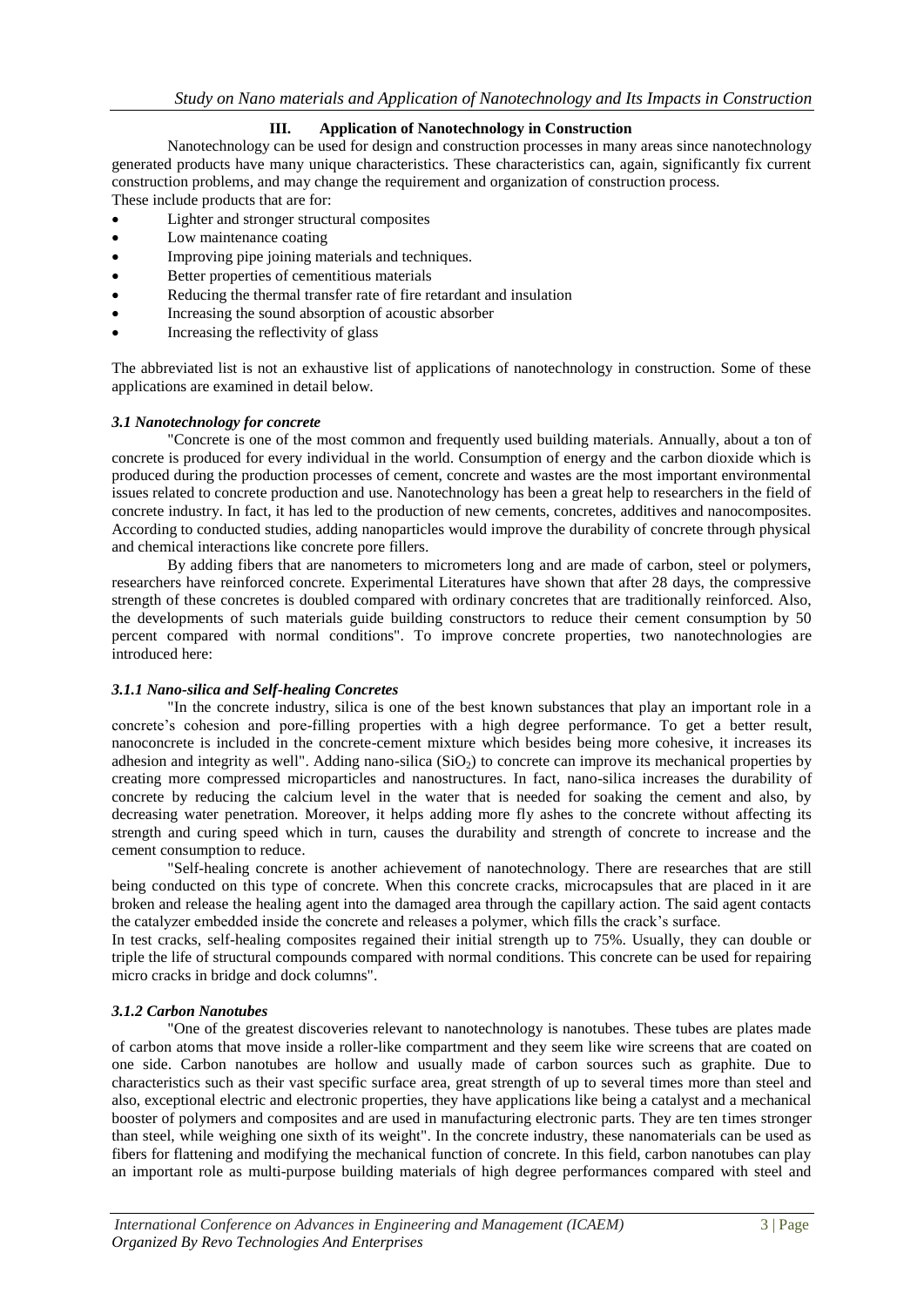aluminum. Stress and compressive resistances of the said nanotubes are much higher compared with those of other building materials.

## *3.2 Nanotechnology for Steel*

The addition of copper nanoparticles reduces the surface unevenness of steel which then limits the number of stress risers and hence fatigue cracking, leading to increased safety, less need for monitoring and more efficient materials use in construction subjected to fatigue issues. Vanadium and molybdenum nanoparticles improve the delayed fracture problems associated with high strength bolts, reducing the effects of hydrogen embrittlement and improving the steel micro-structure.

The addition of nanoparticles of magnesium and calcium leads to an increase in weld toughness. The carbon nanotubes have little application as an addition to steel because of their inherent slipperiness, due to the graphitic nature, making them difficult to bind to the bulk material. Also, the high temperatures involved in the steel elements production process enhances the vibration of carbon atoms significantly, leading to bond breaking and deffects in the nanotubes structure.

#### *3.3 Nanotechnology for Coating*

The coatings incorporating certain nanoparticles or nanolalyers have been developed for certain purpose. It is one of the major applications of nanotechnology in construction. For example, TiO2 is used to coat glazing because of its sterilizing and anti-fouling properties. The TiO2 will break down and disintegrate organic dirt through powerful catalytic reaction. Furthermore, it is hydrophilic, which allow the water to spread evenly over the surface and wash away dirt previously broken down. Other special coatings also have been developed, such as anti-fraffiti, thermal control, energy sawing, and anti-reflection coating.

## *3.4 Nanotechnology for Wood*

Wood is composed of nanotubes or "nanofibrils". Lignocellulosic surfaces at the nanoscale could open new opportunities for such things as selfsterilizing surfaces, internal self-repair, and electronic lignocellulosic devices, providing feedback for product performance and environmental conditions during service. Highly water repellent coatings incorporating silica and alumina nanoparticles and hydrophobic polymers are proper to be used for wood.

#### *3.5 Nanotechnology for Painting*

Nanotechnology is applied to paints in order to assure the corrosion protection under insulation since it is hydrophobic and repels water from the metal pipe and can also protect metal from salt water attack.

# *3.6 Nanotechnology for Glass*

Fire-protective glass is another application of nanotechnology. This is achieved by using a clear intumescent layer sandwiched between glass panels (an interlayer) formed of fumed silica ( $SiO<sub>2</sub>$ ) nanoparticles which turns into a rigid and opaque fire shield when heated. The electrochromic coatings are being developed that react to changes in applied voltage by using a tungsten oxide layer; thereby becoming more opaque at the touch of a button. Because of the hydrophobic properties of TiO<sub>2</sub>, it can be applied in antifogging coatings or in selfcleaning windows. Nano-TiO2 coatings can also be applied to building exteriors to prevent sticking of pollutants, and thus reduce a facility's maintenance costs.

#### *3.7 Nanosensors*

Nanotechnology enabled sensors/devices which exhibit 'self-sensing' and 'self-actuating' capability also offer great potential for developing smart materials and structures. The device used for air bags in cars is such an example. Nano and Micro electrical mechanical systems (NEMS & MEMS) sensors range from  $10^{-9}$  m to  $10^{-7}$  $\frac{5}{5}$  m which could be embedded into the structure during the construction process. They can monitor and/or control the environment conditions (e.g. temperature, moisture, smoke, noise, etc.) and the materials/structure performance (e.g. stress, strain, vibration, cracking, corrosion etc.) during the structure's life. Smart aggregate, a low cost piezoceramic-based multi-functional device, has been applied to monitor early age concrete properties such as moisture, temperature, relative humidity and early age strength development. Also it can provide an early indication before a failure of the structure occurs. Thus the sensors are able to work as self-health monitoring system.

Cyrano Sciences has developed electronic noses based on an array of different polymer nanometre-thin film sensors. Siemens and Yorkshire Water are developing autonomous, disposable chips with built-in chemical sensors to monitor water quality and send pollution alerts by radio.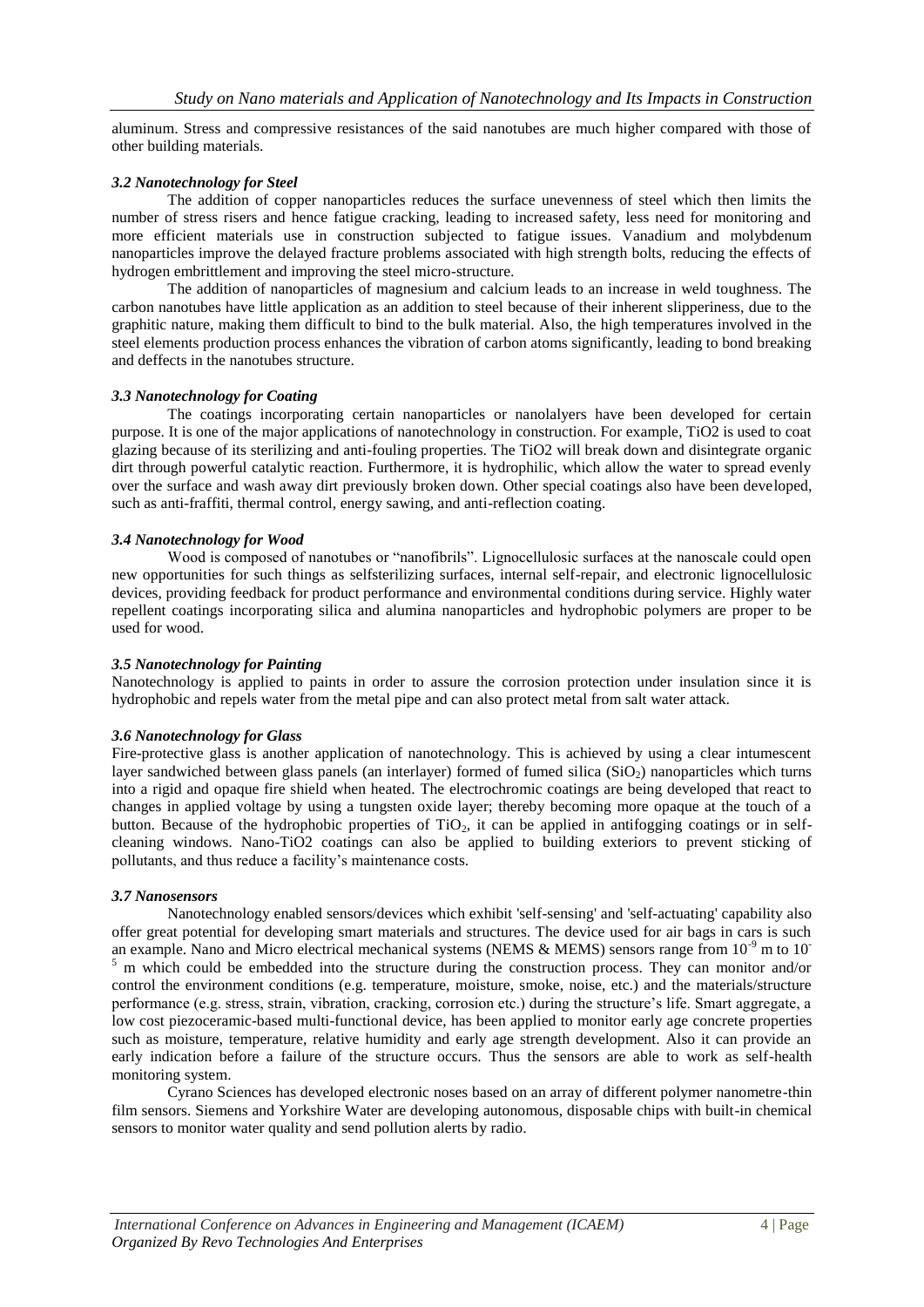## *3.8 Nanotechnology for Fire-protection*

Fire resistance of steel structures is often provided by a coating of spray on cementitious process which is no more popular because they need to be thick, tend to be brittle and polymer additions are needed to improve adhesion. However, research into nano-cement (made of nano-sized particles) has the potential to create a new paradigm in this area of application. This is achieved by the mixing of carbon nanotubes (CNT's) with the cementious material to fabricate fibre composites that can inherit some of the outstanding properties of the nanotubes such as strength. Polypropylene fibres are also being considered as a method of increasing fire resistance and this is a cheaper option than conventional insulation. CNTs can also be used to produce protective clothing materials because of their flame retardant property.

## *3.9 Nanotechnology for green building*

Nanotechnology, the manipulation of matter at the molecular scale, is bringing new materials and new possibilities to industries as diverse as electronics, medicine, energy and aeronautics. Our ability to design new materials from the bottom up is impacting the building industry as well. New materials and products based on nanotechnology can be found in building insulation, coatings, and solar technologies. Work now underway in nanotech labs will soon result in new products for lighting, structures, and energy. In the building industry, nanotechnology has already brought to market self-cleaning windows, smog-eating concrete, and many other advances. But these advances and currently available products are minor compared to those incubating in the world's nanotech labs today. There, work is underway on illuminating walls that change colour with the flip of a switch, nanocomposites as thin as glass yet capable of supporting entire buildings, and photosynthetic surfaces making any building facade a source of free energy.

# **IV. Impacts in Construction**

## *4.1 Merits*

- 1) Compared with conventional TiO2, TiO2 at the nano-scale experiences a 500% increase in surface area and a 400% decrease in opacity. Current nano-TiO2 production levels have reached approximately 4 million metric tons at a price of approximately \$45/kg to \$50/kg vs. \$2.5/kg for conventional TiO2.
- 2) The CNT market worldwide is expected to grow from \$51 million in 2006 to more than \$800 million by 2011.
- 3) Nano-modified concrete cuts down construction schedules while reducing labour-intensive (and expensive) tasks. Also it can reduce the cost of repair and maintenance.
- 4) The paint and coatings industry consists of approximately annual sales of \$20 billion. Nano-alumina and titania have a four- to six-fold increase in wear resistance, with doubled toughness and bond strength.
- 5) The potential global market of nanocomposites is estimated at \$340 billion for the next two decades.
- 6) The market for fire protection systems totaled approximately \$45 billion in 2004 and is expected to grow to more than \$80 billion by 2010.
- 7) Self-repairing asphalt, healing and rejuvenating nanoagents for asphalt, and self-assembling polymers improve asphalt mix.
- 8) Nano sensors embedded in infrastructural materials can provide, at minimum cost, fully integrated and selfpowered failure prediction and forecasting mechanisms for high-capital structures e.g., reservoirs, nuclear power plants, and bridges.

#### *4.2 Demerits*

- 1) Nano particles being very small in size have the potential to negatively affect the respiratory and digestive tracks and the skin or eye surface thus exposes workers to hazards.
- 2) Since nanotechnology-related industries are relatively new, the type of worker who is employed in construction research and development or even some field applications must have an interdisciplinary background.
- 3) New policies in the context of nanotechnology will require cooperation between various levels of government, R&D agencies, manufacturers, and other industries.
- 4) Small production volumes and high cost remain the main barriers to the use of nanotechnology.
- 5) The time for commercializing a product is long. E.g. the concrete, which can eliminate the need for reinforcing bars, is projected to be commercialized by approximately 2020.

# **V. Future Challenge and Conclusion**

Nano materials and nanotechnologies have attracted considerable scientific interest due to the new potential uses of particles in nanometer scale and, consequently, large amount of funds and effort have being utilized. Even though construction materials may constitute only a small part of this overall effort, it could pay enormous rewards in the areas of technological breakthroughs and economic benefits.